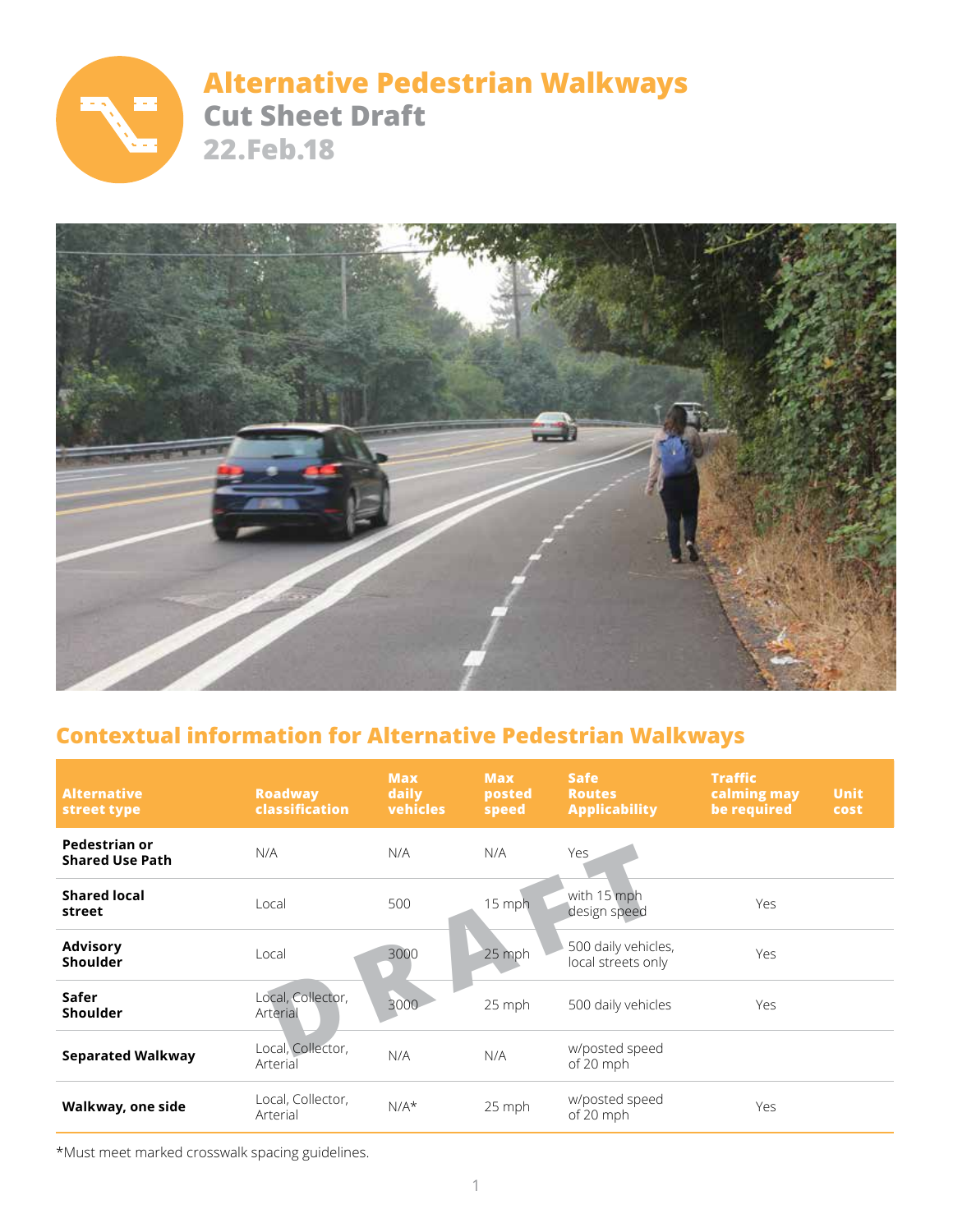# **Pedestrian or Shared Use Path**



*This illustration depicts a 6-14 ft wide pedestrian or shared-use path.*

### DESCRIPTION

A Pedestrian or Shared Use Path is on right-of-way independent from motorized vehicular traffic. At narrow widths, these paths are appropriate for pedestrian-only use. Where more width is available, the connection may be designed for bicycle and pedestrian use.

### APPLICATION

| Roadway classification                                                                                                                                                                           | N/A |              | when intended fo<br>required:                              |
|--------------------------------------------------------------------------------------------------------------------------------------------------------------------------------------------------|-----|--------------|------------------------------------------------------------|
| Max vehicle volume                                                                                                                                                                               | N/A |              | 14 ft width pre                                            |
| Max posted speed                                                                                                                                                                                 | N/A |              | 10 ft width mir                                            |
| Safe Routes applicability                                                                                                                                                                        | Yes |              |                                                            |
| Traffic calming may be required                                                                                                                                                                  | N/A | $\mathbf{3}$ | Pay special attent<br>assignment of us                     |
| Unit cost (\$ per mile)                                                                                                                                                                          |     |              | and geometric de                                           |
| <b>ACCESSIBILITY</b>                                                                                                                                                                             |     | 4            | Lighting may be r<br>pathways, for safe                    |
| A pedestrian and bicycle connection is intended for use by<br>pedestrians and must meet accessibility guidelines for walkways.<br>The question must be stable firm and die registant, most class |     | 5            | In areas of steep<br>a staircase may b<br>sadastrias sanna |

### ACCESSIBILITY

A pedestrian and bicycle connection is intended for use by pedestrians and must meet accessibility guidelines for walkways. The surface must be stable, firm and slip resistant , meet clear width requirements, with minimal cross slope. Running slope may follow that of the right-of-way corridor, but should be less than 5% where possible.

#### KEY DESIGN ELEMENTS

A pedestrian-only connection should be designed to support side-by-side walking:

- 10 ft width preferred;
- 6 ft width minimum;

When intended for use by bicyclists, increased width is required:

- 14 ft width preferred;
- 10 ft width minimum.

# OPTIONAL DESIGN ELEMENTS

Pay special attention to roadway crossings, including assignment of user priority, crossing enhancements and geometric design to create appropriate behavior.

Lighting may be recommended along transportation pathways, for safety and security.

In areas of steep slopes and topographical constraints, a staircase may be appropriate to establish a pedestrian connection.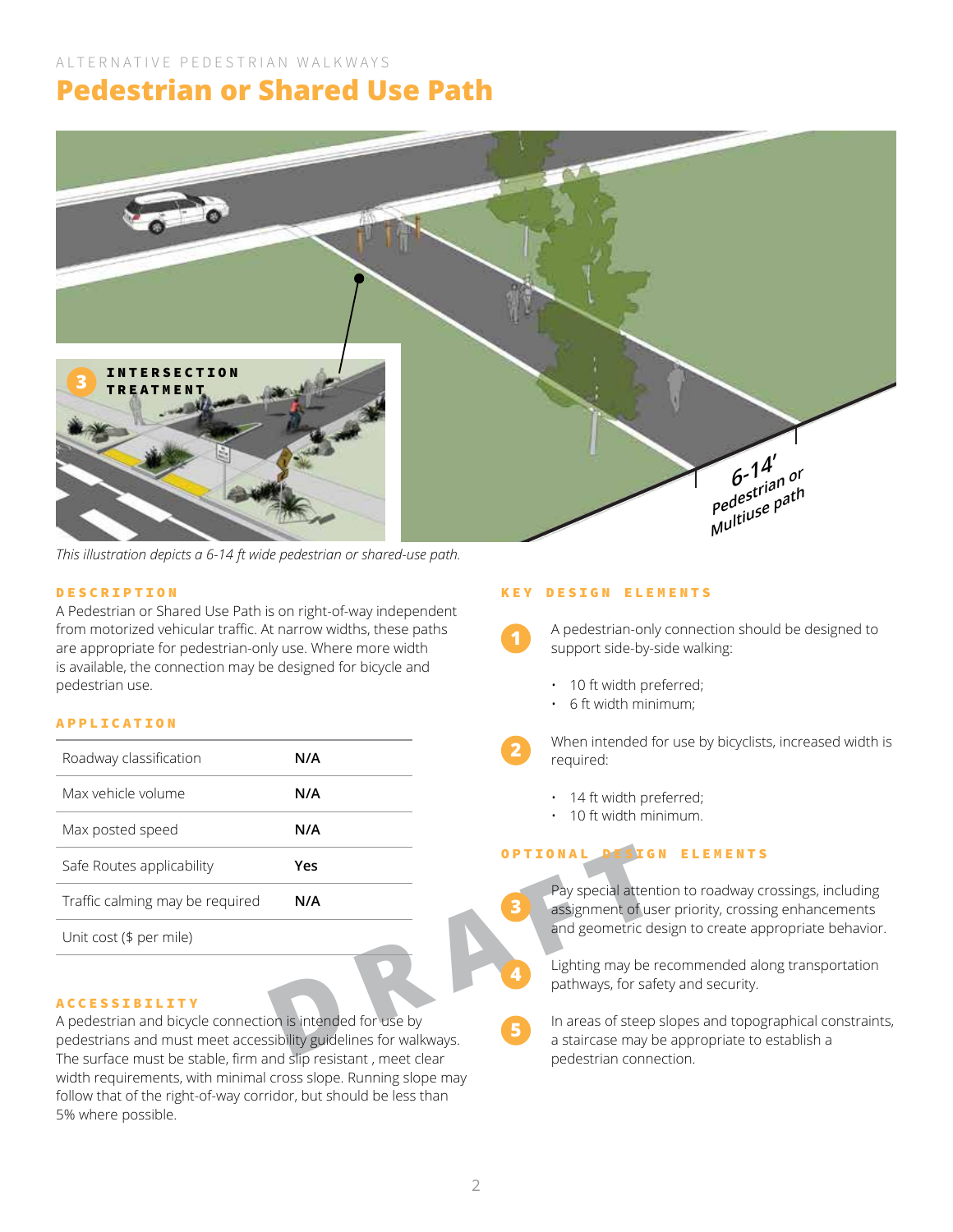# **Shared Local Street**



### DESCRIPTION

A Shared Local Street is designed to serve pedestrians, bicyclists, and motor vehicle traffic in the a shared slow-speed travel area. On very low-volume and low-speed streets, pedestrians and bicyclists are comfortable using the roadway with the occasional vehicle.

### APPLICATION

| Roadway classification                                                                                                           | Local                    | $\overline{\mathbf{3}}$ | 15 MPH speed lin                        |
|----------------------------------------------------------------------------------------------------------------------------------|--------------------------|-------------------------|-----------------------------------------|
| Max vehicle volume                                                                                                               | 500 vehicles per day     |                         | must be posted.                         |
| Max posted speed                                                                                                                 | 15 mph                   | 4                       | Signs must be po<br>conditions. A PED   |
| Safe Routes applicability                                                                                                        | with 15 mph design speed |                         | ON ROADWAY leg                          |
| Traffic calming may be required                                                                                                  | Yes                      | 5                       | Traffic calming ma<br>operating conditi |
| Unit cost (\$ per mile)                                                                                                          |                          |                         | ESIGI                                   |
| Defined as a "Narrow Residential Roadway" by ORS 801.368.<br><b>ACCESSIBILITY</b>                                                |                          | 6                       | Parking is optiona<br>on an unpaved sh  |
| Shared Local Streets are intended for use by pedestrians, and<br>payet moot occooolbility quidelines. The ourface must be stable |                          |                         | Trees may be plat<br>فعاجرهم فحذاريحهم  |

#### ACCESSIBILITY

Shared Local Streets are intended for use by pedestrians, and must meet accessibility guidelines. The surface must be stable, firm and slip resistant , meet clear width requirements, with minimal cross slope. Running slope may follow that of the rightof-way corridor, but should be less than 5% where possible.

### KEY DESIGN ELEMENTS

**1** Total paved roadway area may vary from 16 ft to 18 ft. • 18 ft width maximum;

- 16 ft width minimum.
- 

No markings should be used to delineate travel lanes.

**2**

**7**

15 MPH speed limit must be posted.

Signs must be posted indicating shared street conditions. A PEDESTRIAN (W11-2) warning sign with ON ROADWAY legend plaque.

Traffic calming may be required to create slow operating conditions.

### **NAL DESIGN ELEMENTS**

Parking is optional, and may be provided on-street or on an unpaved shoulder area.

Trees may be planted within the shoulder area at regular intervals to visually and physically narrow the corridor, add to the aesthetic environment, and encourage slow speeds.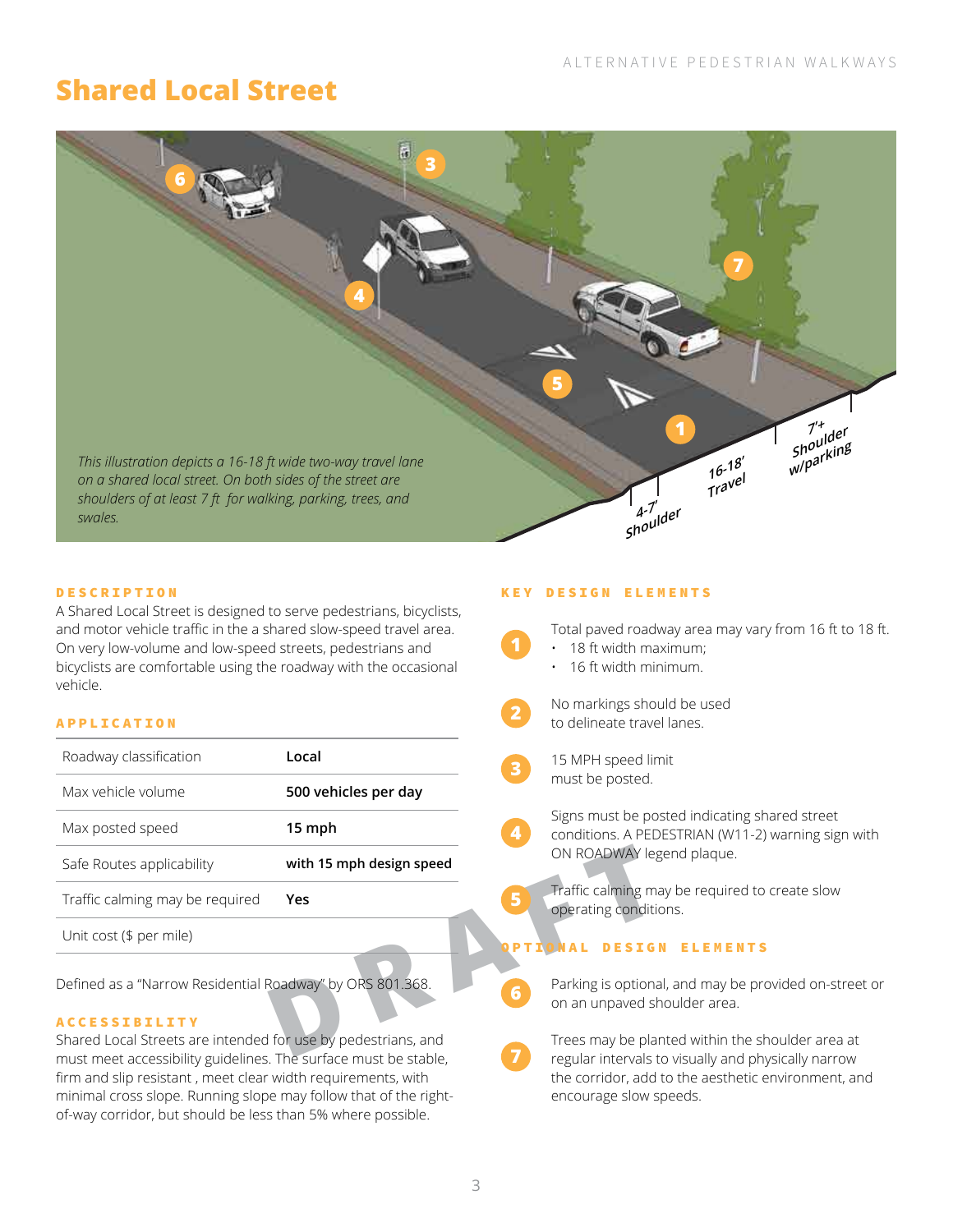# **Advisory Shoulder**



**2**

### DESCRIPTION

An Advisory Shoulder creates usable space for pedestrians and bicyclists on a roadway that is otherwise too narrow to accommodate seperate facilities. The shoulder is delineated by broken white pavement markings. Motorists may only enter the shoulder when no pedestrians or bicyclists are present and must overtake these users with caution due to potential oncoming traffic.

### APPLICATION

| Roadway classification                                                                                                              | Local                                             |                         | SHOUIDEL SPACE.                                         |
|-------------------------------------------------------------------------------------------------------------------------------------|---------------------------------------------------|-------------------------|---------------------------------------------------------|
| Max vehicle volume                                                                                                                  | 3000 vehicles per day                             | $\overline{\mathbf{3}}$ | <b>DESIGI</b><br>Use an unmodifie                       |
| Max posted speed                                                                                                                    | 25 mph                                            |                         | 3) to clarify two-w                                     |
| Safe Routes applicability                                                                                                           | 500 vehicles per day,<br>residential streets only | 4                       | Create contrast b<br>roadway using int<br>pavement.     |
| Traffic calming may be required                                                                                                     | Yes                                               | 5                       | Periodically use tr                                     |
| Unit cost (\$ per mile)                                                                                                             |                                                   |                         | and give priority t<br><b>ACCESSIBILITY</b>             |
| Advisory Shoulder striping is experimental at this time, and may<br>require porticipation in the FUNIA Deguset to Europeant process |                                                   |                         | When advisory shoulders<br>thau court on anti-announced |

Advisory Shoulder striping is experimental at this time, and may require participation in the FHWA Request to Experiment process (MUTCD 2009, Sec. 1A.10).

#### KEY DESIGN ELEMENTS

Use a broken lane line to delineate the advisory shoulder\*.

In general, do not mark a center line on the roadway. Short sections may be marked with a center line to separate opposing traffic flows at specific locations, such as around curves, over hills, and on approaches to controlled crossings. At these locations widen the paved roadway surface to provided a dedicated shoulder space.

### OPTIONAL DESIGN ELEMENTS

Use an unmodified Two-Way Traffic warning sign (W6- 3) to clarify two-way operation of the road.

Create contrast between the shoulder and the roadway using integral-dyed asphalt or other colored pavement.

Periodically use traffic calming measures that protect and give priority to pedestrians and bicyclists.

### **ACCESSIBILITY**

When advisory shoulders are intended for use by pedestrians, they must meet accessibility guidelines.

<sup>\*</sup>Broken line markings indicate permissive conditions (FHWA MUTCD Sec. 3A.06)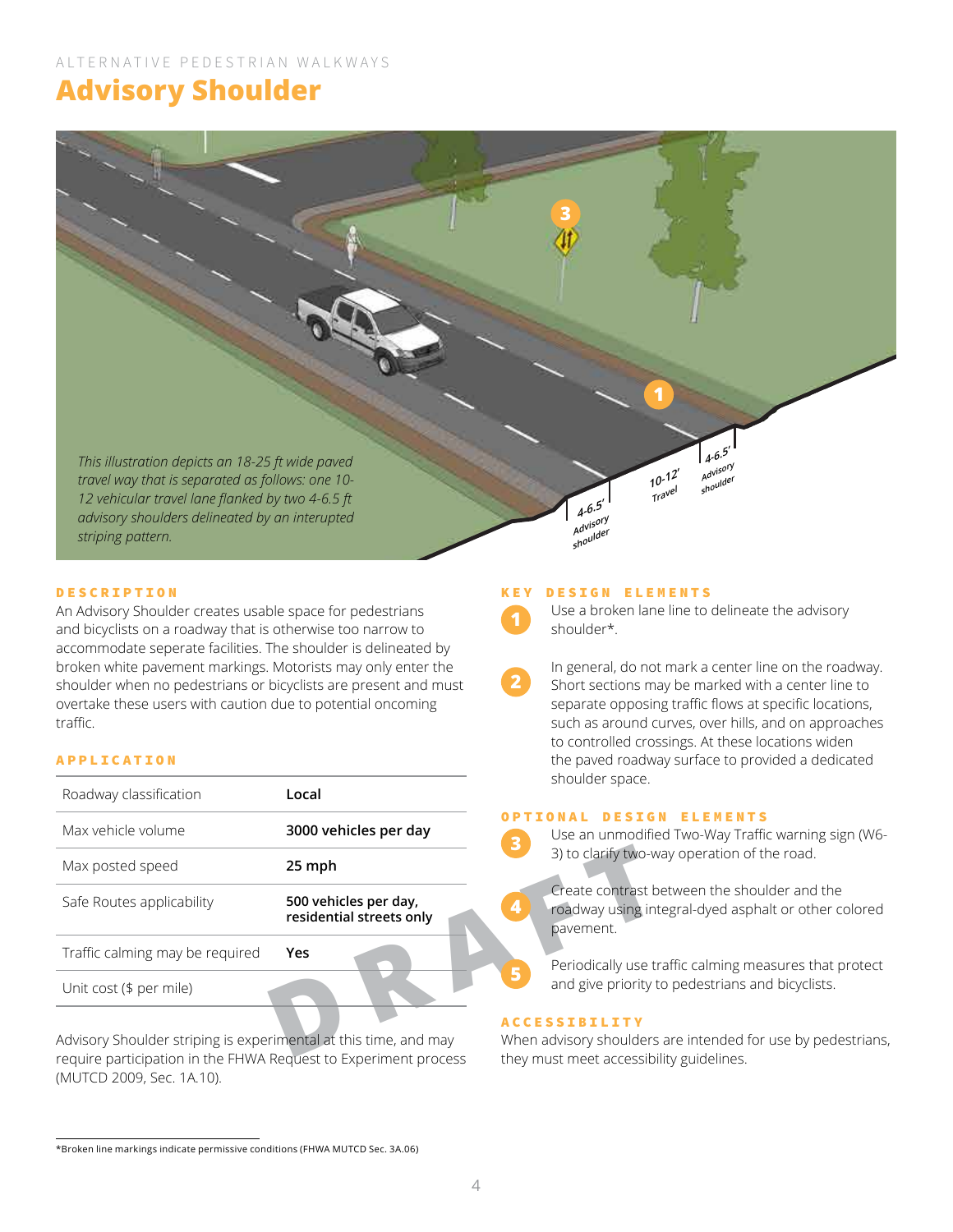# **Safer Shoulders**



SHOULDER OPTIONS

**5'**

**MIN**



### DESCRIPTION

Safer Shoulders are paved roadway shoulders, delineated with lane striping, intended to provide interim or temporary pedestrian accommodation on roadways lacking sidewalks. They are not intended to be a permanent alternative to sidewalks and will often fill short gaps between other higher quality facilities.

#### APPLICATION

| Roadway classification          | Local, Collector, Arterial |
|---------------------------------|----------------------------|
| Max vehicle volume              | 3000 vehicles per day      |
| Max posted speed                | 25 mph                     |
| Safe Routes applicability       | 500 vehicles per day       |
| Traffic calming may be required | Yes                        |
| Unit cost (\$ per mile)         |                            |

#### ACCESSIBILITY

**PROBAGING SERVICES PER CONSUMER SERVICES**<br> **PROBAGING SERVICES**<br> **PROBAGING SERVICES**<br> **PROBAGING SERVICES**<br> **PROPAGING SERVICES**<br> **PROPAGING SERVICES**<br>
PROPAGING PROPAGING PROPAGING PROPAGING PROPAGING PROPAGING PROPAGIN A Safer Shoulder is an on-roadway facility intended for use by pedestrians and must meet accessibility guidelines for walkways\*. Any deficiencies in meeting ADA guidelines during implementation as a restriping project should be identified in the ADA transition plan and be corrected in the next resurfacing. Pedestrian lanes are an interim facility; a full sidewalk construction should be planned for future implementation.

#### KEY DESIGN ELEMENTS

**1**

**3**

**4**

**5**

**6**

**2**

Safer Shoulders should be designed to support sideby-side walking within the lane. Because of the lack of physical separation, additional width beyond this should be included for comfort.

- 8 ft width preferred;
- 5 ft width minimum.

When intended for use by bicyclists, safer shoulders should have increased width and marked to distinguish user zones:

- 8 ft wide, and marked to distinguish user treads;
- a 10 ft width is preferrred.

Mark a double white line between travel lanes and shoulder walkway. Where extra space is available, mark as buffer separation.

Prohibit vehicles from parking on Safer Shoulder (e.g. R8-1 No Parking sign).

#### **IONAL DESIGN ELEMENTS**

Provide traffic calming elements when speed and volume thresholds are not met e.g. posted speed reductions, removing center lines, narrowing travel lanes.

Tactile warning surface indicators may be used to indicate intersection crossing areas.

<sup>\*</sup>Pedestrian access route requirements: The route shall provide a minimum 4 ft width; The surface shall be firm, stable and slip resistant; The running slope shall not exceed the general grade established for the adjacent street or highway; The cross slope shall be 2 percent maximum. Where such modifications are not possible or appropriate within the scope of the project, [exception report/request] must be filed.